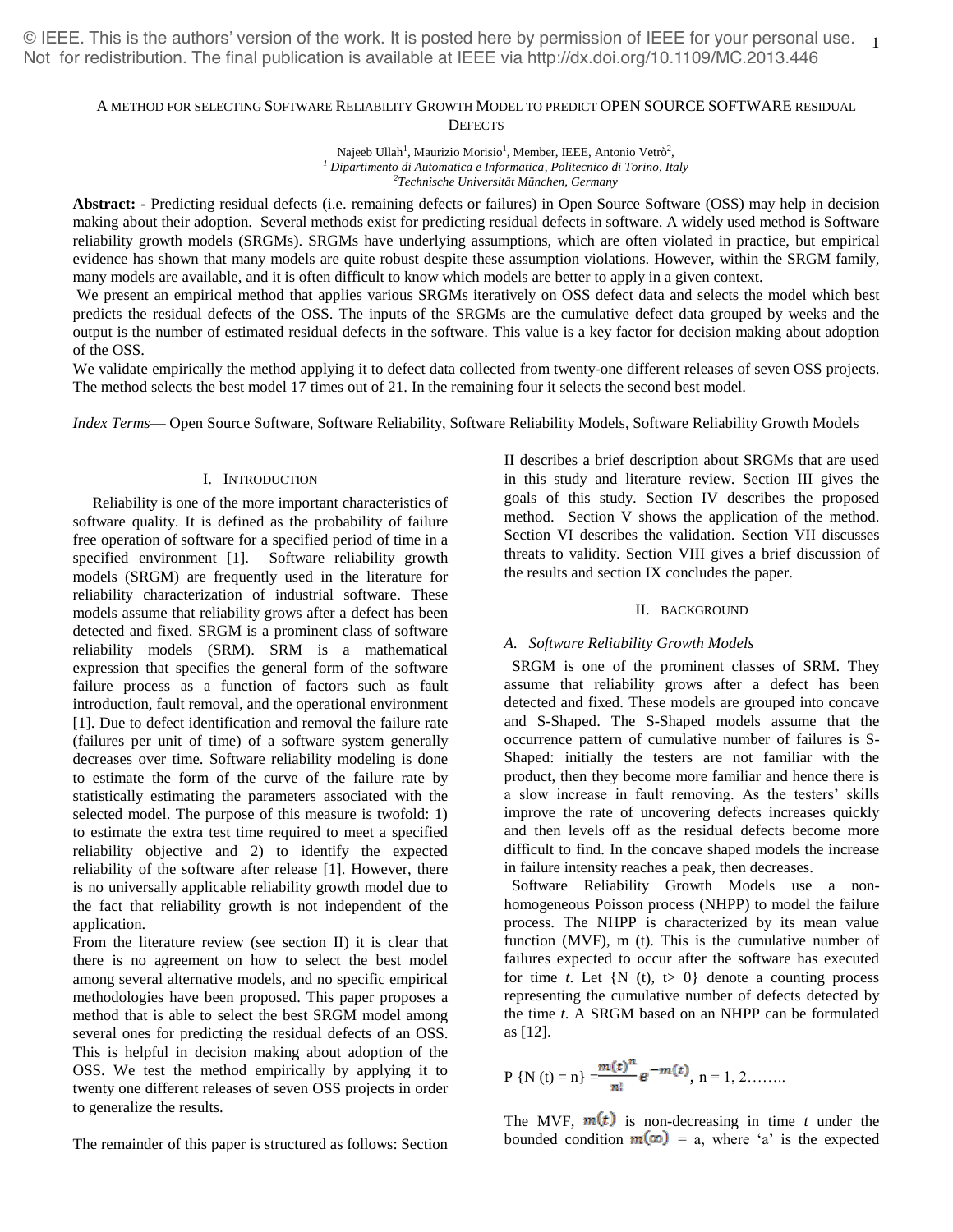| <b>Model Name</b>         | Type     | Mean Value Function, m (t)                                                                      |
|---------------------------|----------|-------------------------------------------------------------------------------------------------|
| Musa-Okumoto [13]         | Concave  | $m(t) = a ln(1 + bt)$ ,<br>a > 0, b > 0                                                         |
| Inflection S-Shaped [14]  | S-Shaped | $m(t) = a \frac{1-\exp[-bt]}{1+\Psi(r)\exp[-bt]}, \ \Psi(r) = \frac{1-r}{r}a > 0, b > 0, r > 0$ |
| Goel-Okumoto [3, 12, 14]  | Concave  | $m(t) = a(1 - \exp[-bt]), \quad a > 0, b > 0$                                                   |
| Delayed S-Shaped [12, 14] | S-Shaped | $m(t) = a(1 - (1 + bt) \exp[-bt]), a > 0, b > 0$                                                |
| Generalized Goel [14]     | Concave  | $m(t) = a(1 - \exp[-bt^c])$ , $a > 0$ , $b > 0$ , $c > 0$                                       |
| Gompertz [14]             | S-Shaped | $m(t) = ak^{b^t}, a > 0, 0 < b < 1, 0 < k < 1,$                                                 |
| Logistic $[14]$           | S-Shaped | $m(t) = \frac{1}{1 + k \exp[-bt]}, a > 0, b > 0, k > 0,$                                        |
| Yamada Exponential [15]   | Concave  | $m(t) = a(1 - exp(-r(1 - exp(-bt)), a > 0, b > 0, r > 0.$                                       |

<span id="page-1-0"></span> **Table 1: Summary of SRGM used in this study**

total number of defects to be eventually detected. Knowing its value is key to determine whether the software is ready to be released to the customers or how much more testing resources are required. Different NHPP models can be defined by using different MVFs.

In this study we used eight SRGMs, selected due to their wide spread use in literature. Table 1 reports their name and reference and, for each of them the form of the MVF, with

- $\bullet$  a = the expected total number of defects to be eventually detected
- $\bullet$  b = the defect detection rate

Due to space limitation a quick refresher on software reliability modeling is given online<sup>1</sup>.

## *B. Literature review*

Over the past 40 years many SRGM have been proposed for software reliability characterization, and the most common have been listed and described in the previous subsection [A.](#page-0-1) The recurring question is therefore which model to choose in a given context. Different models must be evaluated, compared and then the best one should be chosen [2]. Many researchers like Musa et al. [3] have shown that some families of models behave better on certain characteristics; for example, the geometric family of models (i.e. models based on the hyper-geometric distribution) have a better prediction quality than the other models. By comparison with different models, Schick and Wolverton [4], and Sukert [5], proposed a new method, which suggested techniques for finding the best model for each individual application among the existing models. Brocklehurst et al. [6] proposed that the nature of software failures makes the model selection process in general a difficult task. They observed that hidden design flaws are the main causes of software failures. Goel [7] stated that different models predict well only on certain data sets; and the best model for a given application can be selected by comparing the predictive quality of different models. Abdel-Ghaly et al. [8] analyzed the predictive quality of 10 models using 5 metrics of evaluation. They observed that different metrics of model evaluation select different model as best predictor. Stringfellow et al [16] developed a

method that selects the appropriate SRGM and may help in decision making on when to stop testing and release the software. In [21, 22] two different approaches have been developed, which only rank different models in term of best fitting, but cannot select best predictor model.

Overall there is agreement that models should be selected case by case. There is no universally accepted selection criterion or metric, and all the criteria reported have been evaluated on very few projects. All the cited papers apply a set of reliability models and discuss different metrics for just comparing the models, but only Stringfellow et al., [16] proposes a method to select a model. We believe this is the only pragmatic approach, especially if the goal is to support practitioners, who may not have the statistical know how to decide which the best model is. However the method proposed by Stringfellow was validated on CSS projects only, and needs to be adapted to usage in OSS context, because the method can only be applied if 60% planned tests have already been completed. Apart from that, this method does not provide guidelines for applying the method in OSS context.

The next key point is prediction. The reliability models are used in two different perspectives. The first one is predicting the total number of cumulative defects at a specific point in time. This shows especially when the reliability starts to stabilize. The second one is predicting the total number of defects that will eventually occur and hence residual (remaining) defects, which characterize the reliability of a software product in a more concrete way. Most studies are about fitting, and do not consider prediction, only one study [8] has evaluated the models in terms of prediction, but their evaluation was only based on fitting the models on one portion of the defect dataset and predicting the second portion. In all studies except [16] the models prediction has been analyzed by predicting the overall behavior of the software product rather than predicting residual defects. This just gives an overview on which model outperforms others, which is in practice not useful for practitioners. Apart from that these studies have been validated on less than five data sets.

Our contribution to the state of the art is twofold. Firstly, since from the studies presented above it is clear that no general good model exist, we address the need to have an empirical methodology for the selection of SRGMs, specific for OSS components. The focus of our predictions is not on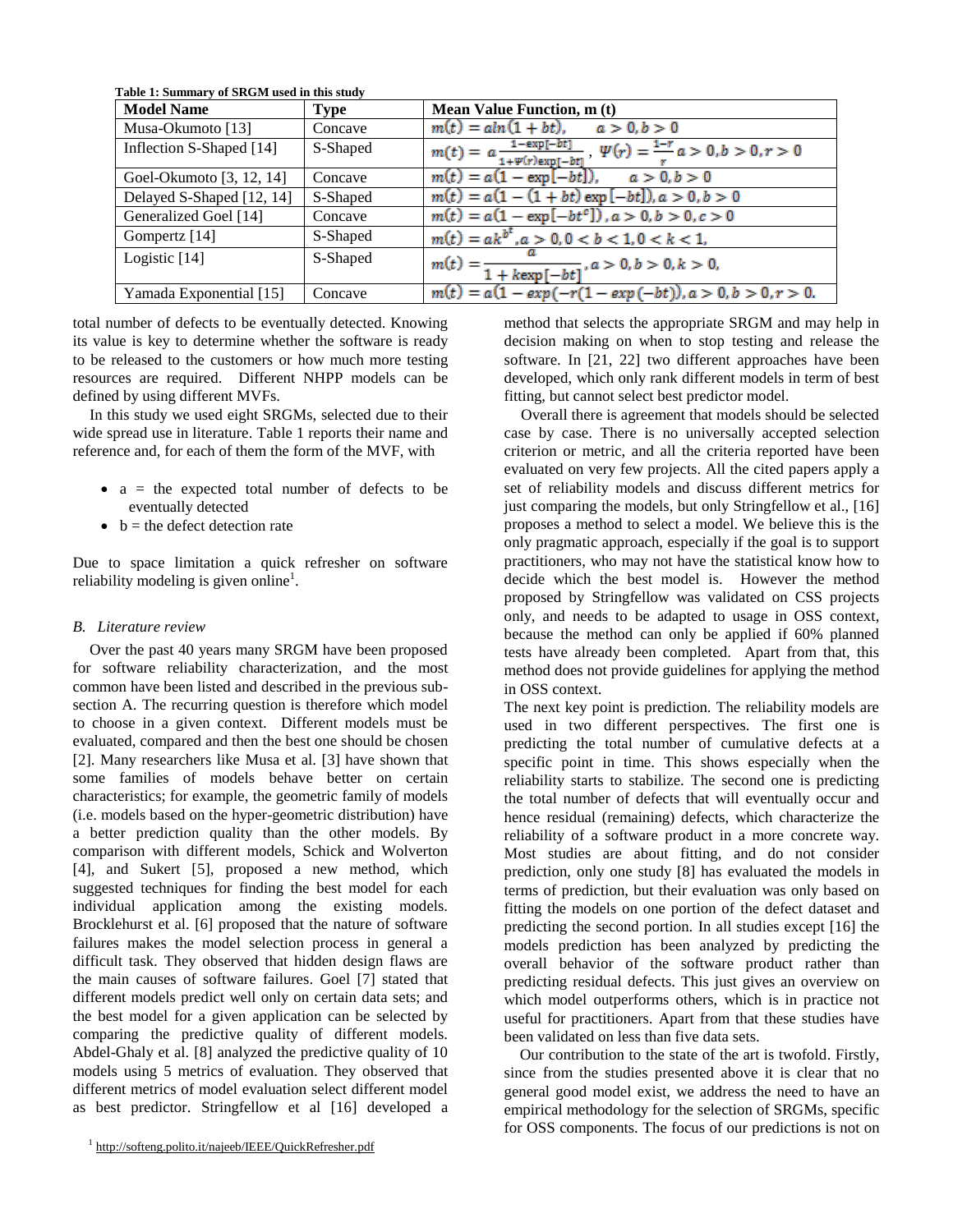the cumulative number of defects in the project, but on the residual defects (and the stability of such prediction): we believe that, from a practical perspective, this is more valuable. Secondly, we enlarged by a factor of four the number of datasets used for the evaluation: this allowed us to observe the output of the methodology in different types of projects and different releases of the same project, each one with different amounts of defect data.

## III. GOALS

<span id="page-2-0"></span>The goal of this study is, to support practitioners in characterizing the reliability (in terms of residual defects) of an OSS component or product. The characterized reliability of the OSS component/product is one of the factors for the decision of a project manager about using the component or not.

This study proposes a distinctive empirical method that selects the best SRGM in terms of best fitting and prediction stability and which among several alternative models predicts precisely the total number of the residual defects of an OSS.

We detail here the goal of this study using the GQM [11] template.

| Object of the<br>study | A method for selecting best SRGM<br>model                            |
|------------------------|----------------------------------------------------------------------|
| <b>Purpose</b>         | to support practitioners in decision<br>about the adoption of an OSS |
| <b>Focus</b>           | characterizing OSS reliability in terms<br>of remaining defects      |
| <b>Stakeholder</b>     | from the point of view of project<br>managers                        |
| <b>Context factors</b> | in the context of OSS components                                     |

We derive a research question (RQ) on the object of the study that completes the GQM.

# **RQ: Does the proposed method select the best (i.e. that predicts more precisely the number of residual defects) SRGM?**

Here in the next section we describe our proposed method. Section [V](#page-4-0) shows the application of the method to twentyone different releases of seven OSS projects using eight SRGMs. Section [VI](#page-5-0) presents the validation of the method.

# IV. THE PROPOSED METHOD

<span id="page-2-1"></span>The idea to develop the method has been inspired by the work of Stringfellow et al [16]. The main problems in applying SRGMs for predicting the residual defects of an OSS are:

• All model assumptions may not apply exactly to the open source software development. This will

result in models fitting capabilities that may not fit or may have low goodness of fit (GOF).

 There is a limited amount of defects data from OSSs. The smaller the amount of data the longer the time may take the models to stabilize, or even not to fit the data.

To handle these problems, our method uses several SRGMs and selects the models which best fit the data.

The method is defined by the following steps (see also Figure 1 and Figure 2)

- 1. The first step is to select the release of the OSS project of interest and collect the issues from the online repositories. There are many online repositories, such as sourceforge, apache, bugzilla etc, which contain issues and defects data of OSS projects.
- 2. The second step is to extract defects from the issues collected in step 1. Issues can be bugs, feature requests, improvements, or tasks. The issues need to be filtered in order to include only those issues that have been declared as a "bug" or a "defect" and exclude "enhancements," "feature-requests," "tasks" or "patches". Further, only defects that were reported as closed or resolved are considered, open or reopen defects are excluded. Finally, duplicate defects must be excluded too. The defects data of the whole release interval [0, T] are grouped into cumulative defects by weeks.
- 3. The third step is to apply the SRGMs listed in [Table](#page-1-0)  [1](#page-1-0) to the defects data obtained from step 2. The models are fitted to the defect data of 3/4T; that is represented as 'model fitting window' in figure 2. Fitting can be done using Non Linear Regression (NLR) techniques. NLR is a general technique to fit a curve through the data. The parameters are estimated by minimizing the sum of the squares of the distances between the data points and the regression curve. NLR is an iterative process that starts with an initial estimated value for each parameter. The iterative algorithm then gradually adjusts these parameters until they converge on the best fit so that the adjustments make virtually no difference in the sum-of-squares. A model's parameters do not converge to the best fit if the model cannot describe the data. As a consequence the model cannot fit the data. If a curve can be fitted to the data for a model, the goodness of fit (GOF) value is evaluated based on the  $R^2$ -value,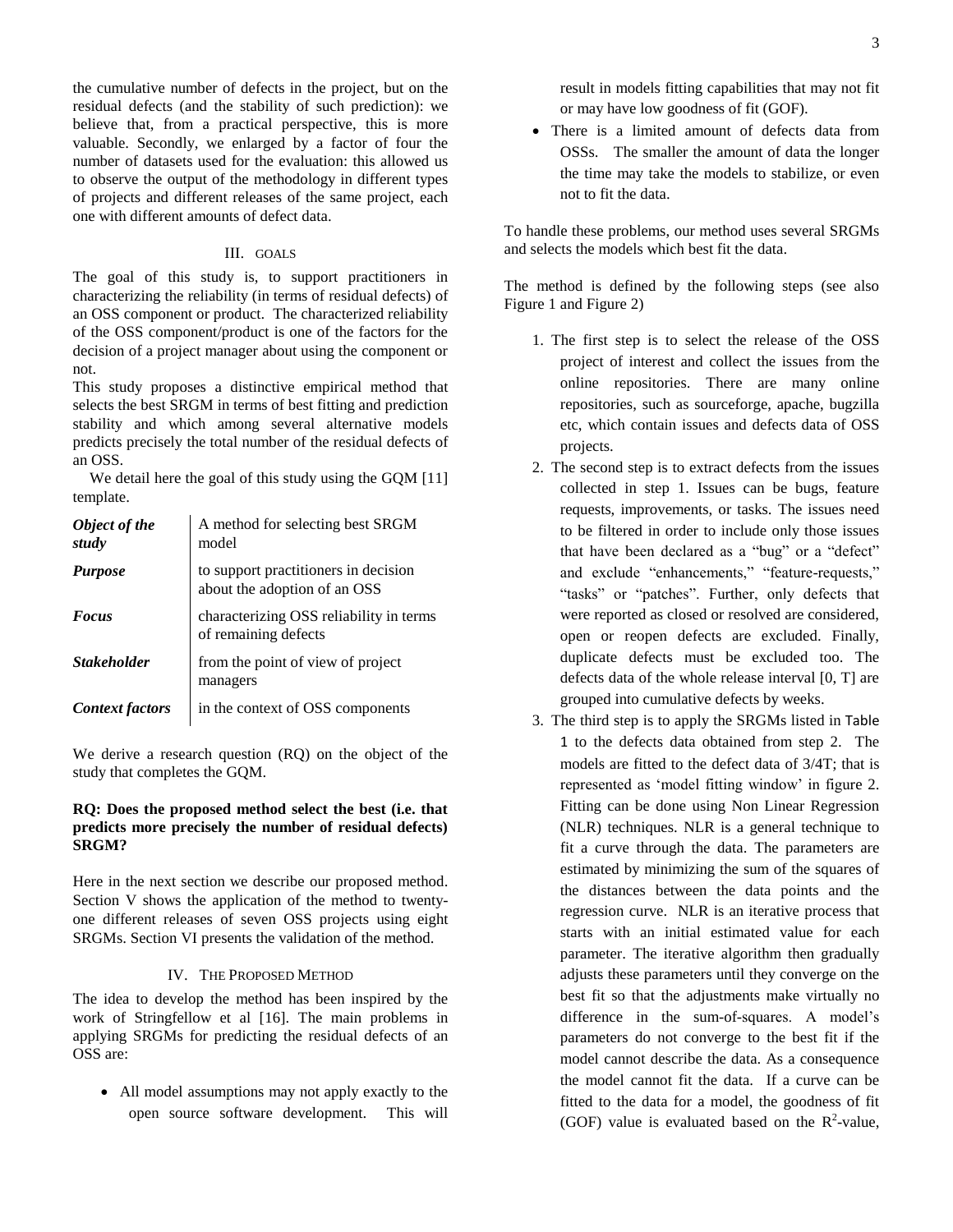which determines how well the curve fits the data. It is defined as [17].

$$
R^{2} = 1 - \frac{\sum_{i=1}^{k} (m_{i} - m(t_{i}))^{2}}{\sum_{i=1}^{k} (m_{i} - \sum_{j=1}^{k} \frac{m_{j}}{n})^{2}}
$$

In the expression  $k$  represents the size of the data set,  $m(t_i)$  represents predicted cumulative failures and *m<sup>i</sup>* represents actual cumulative failures at time  $t_i$ ,  $R^2$  takes a value between 0 and 1, inclusive. The closer the  $R^2$  value is to one, the better the fit. The  $R<sup>2</sup>$ -value is used for its simplicity and is motivated by the work of Gaudoin, O. et al [18], who evaluated the power of several statistical tests for GOF for a variety of reliability models. Their evaluation showed that this measure was as least as powerful as the other GOF tests analyzed. The larger the  $R^2$  value, the better the fitted model explains the variation in the data. Fitting the curves of the models estimates the value for all parameters of the fitted model and notably the expected number of total defects ('a' parameter).

For model fitting we use a commercial curve fitting program that uses NLR techniques for the model curve fitting. Model equations along with constraints on the model parameters are supplied to the program. The program then fits the model to the data, returns an estimate of the best fitted values for all the parameters of the models along with the GOF value, i.e.  $R^2$ . We use NLR for model fitting due to the nature of collected defect data.

4. In this step models are passed through model rejection criteria. Fitted models GOF values are compared with the selected threshold value of  $\mathbb{R}^2$ . Setting a threshold for the GOF value is based on subjective judgment. One may require higher or lower values for this threshold. Our choice for setting the GOF value threshold at 0.95 is motivated by the work of Stringfellow, et al [16]. Similarly fitted models predictions are checked against the actual number of defects found. Only those fitted models whose prediction is greater than the actual number of defects are retained, because the model prediction is meaningless when it predicts a lower number of defects than the actual defects found. If one model does not pass this step, this means that the collected defects data is insufficient for reliability modeling and additional data is required.



**Figure 2: The proposed method: time frames**

5. In this step models are evaluated in term of prediction stability. A prediction is stable if the prediction for week  $j$  is within  $\pm 10\%$  of the prediction for week *j-1*. Setting a threshold for stability is based on subjective judgment. One may require higher or lower values for this threshold. Our rationale for setting this threshold at 10% is motivated by Wood's suggestion of using 10% as a stability threshold [19]. If no model has a stable prediction that is within the stability threshold defined, this means that the collected defects data is insufficient for reliability modeling and additional data is required.

For the purpose to check model stability the time window from 3/4T to T is used; that is represented as 'model stability check window' in figure 2. For instance, the model stability is checked as follows: in cumulative defects of the 3/4T, add one week defect, i.e. 3/4T+1week, then fit all the models that have passed the rejection step, to cumulative defects of 3/4T+1week, after this another week is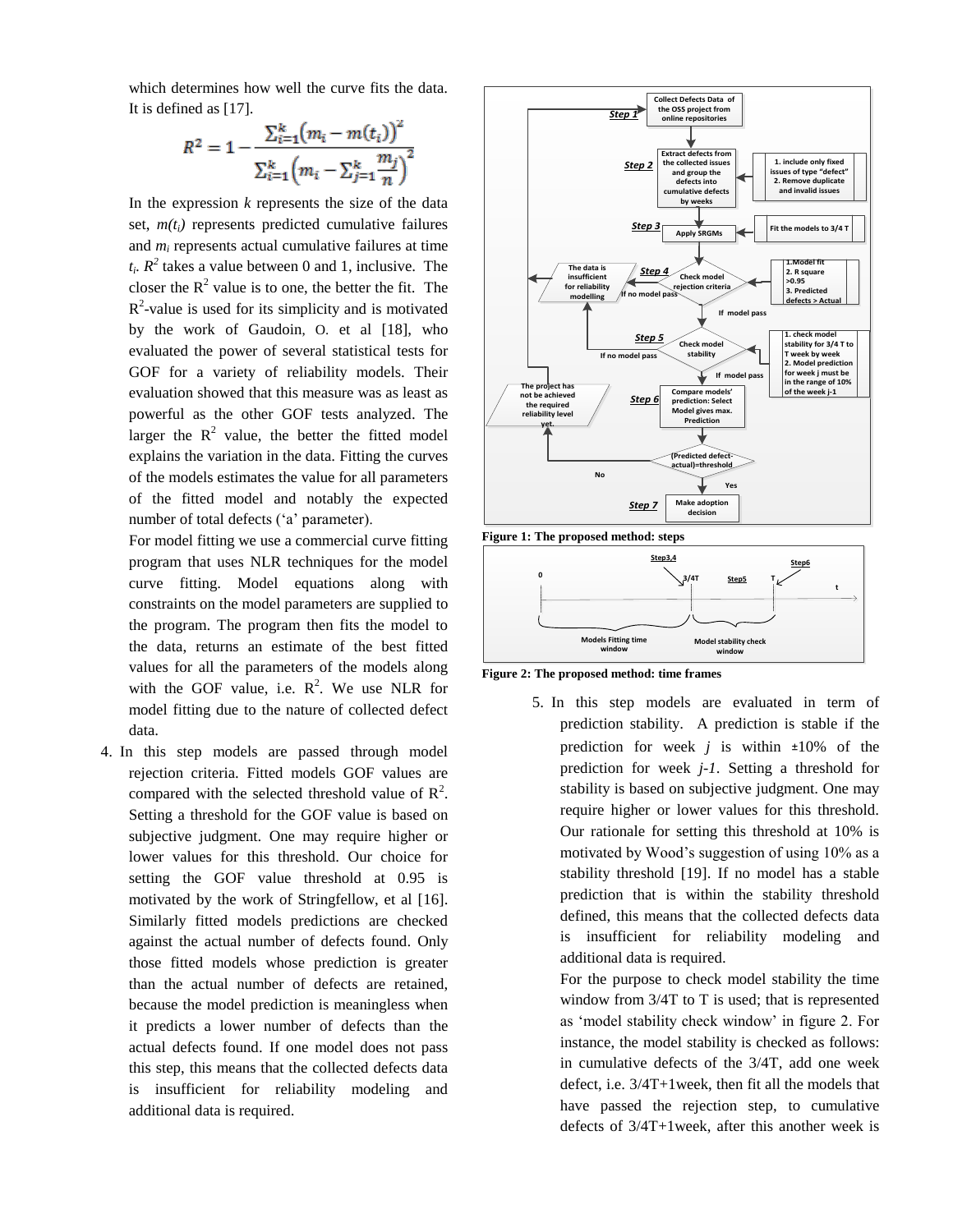added, i.e. 3/4T+2weeks, and so on till T. A model is stable if its prediction for week *j* is within  $\pm 10\%$ of the prediction for week *j-1*.

- 6. The sixth step is to select the best SRGM model. The model which gives the highest number of predicted defects among all stable models is selected. It is a conservative choice. The rationale is to select the safer model. In practice we consider suitable the models which overestimate the actual number of defects because defect fixing cost in earlier stages (i.e. before adoption of an OSS) would be less than the defects fixing cost in later stages (i.e. after the adoption of the OSS). If there is a large difference in values for the prediction between different models, one may want to either augment this analysis with other quality assessment methods, as shown in [20], or choose a subset of models based on the GOF indicator.
- 7. In this step, using the selected SRGM, the residual defects of the OSS are computed. In function of the number of residual defects the project manager may decide to adopt the OSS, wait some more time (i.e. wait for more defects to be found and fixed), adopt another OSS or closed source component.

## V. APPLICATION OF THE METHOD

<span id="page-4-0"></span>Here we apply our method to the selected seven OSS projects to show in practice how it works. The next section [A](#page-4-1) describes the OSS projects selected, and section [B](#page-4-2) gives the results.

## <span id="page-4-1"></span>*A. OSS Projects Selected*

Many open source projects are undergoing development and each project produces a lot of data sets. Therefore, it is important to select representative open source projects for the validation of a method. We selected seven projects of different nature having large and well-organized communities; Apache, GNOME, C++ Standard Library, JUDDI, HTTP Server, XML Beans, and Enterprise Social Messaging Environment (ESME). For Apache and GNOME the s defects data were available in literature. We took defect data about three different releases of Apache and three different releases of GNOME published by Xiang Li et al [9]. The first two steps of our method do not apply to these datasets because these datasets were already grouped into cumulative defects by week from the corresponding release dates.

Besides GNOME and Apache, we identified five notable and active open source projects from apache.org [\(https://issues.apache.org/\)](https://issues.apache.org/). These projects are C++ Standard Library, JUDDI, HTTP Server, XML Beans, and Enterprise Social Messaging Environment (ESME). All these projects are considered stable in production. The 66%, 95%, 68%, 64% and 82% of the reported issues in these projects respectively, have been fixed and closed. We collected defect data of the selected projects from apache.org using JIRA. JIRA is a commercial issue tracker. Issues can be bugs, feature requests, improvements, or tasks. JIRA track bugs and tasks, link issues to related source code, plan agile development, monitor activity, report on project status.

We downloaded all the issues about three (3) releases of C++ Standard Library, three (3) releases of JUDDI, two (2) releases of HTTP Server, four (4) releases of XML Beans and three (3) releases of ESME. The tracking software records all the information regarding each issue, among which following are the more useful attributes that we used for filtration of the downloaded issues:

- *Project:* It contains the project name;
- *Key:* The unique identity of each issue.
- *Summary:* It gives a comprehensive description of the issue.
- *Issue Type:* Describes type of the issue, which may be bug, task, improvement, or new feature request.
- *Status:* Describes current status of the issue. It may be resolved, closed, open or reopened.
- *Resolution:* It shows resolution of the issue, which may be fixed, duplicate, or invalid.
- *Created:* Shows the created date and time of the issue.
- *Updated:* Shows the updated/fixing date and time of the issue.
- *Affected Versions:* It gives the affected releases/versions of the project which contain the issue.

According to the *step 2* of our method we filtered all the collected issues. We included only those issues whose status was "closed" or "resolved". We filtered all the issues in order to collect only issues that have been declared "defect" or "bug" as in [10]. The refined data is grouped into cumulative defects by weeks on the basis of created data. Due to space limitation full defect data set of each release is available online<sup>2</sup>.

# <span id="page-4-2"></span>*B. Results*

Due to space limitations we show here [\(Table 2\)](#page-5-1) the results of the application of the method to one release of one project. The results for all releases of all projects are also  $a$ vailable online<sup>3</sup>.

The method has been applied using, for each version of each project, 2/3rds of the time window available, and of the corresponding defects. The remaining 1/3 is used for validation, as explained in section [VI.](#page-5-0)

Let's start by discussing the application of the method to GNOME release 2.0 (Table 2). The time interval available

<sup>&</sup>lt;sup>2</sup> <http://softeng.polito.it/najeeb/IEEE/Datasets.pdf>

<sup>&</sup>lt;sup>3</sup> [http://softeng.polito.it/najeeb/IEEE/Remaining\\_results.pdf](http://softeng.polito.it/najeeb/IEEE/Remaining_results.pdf)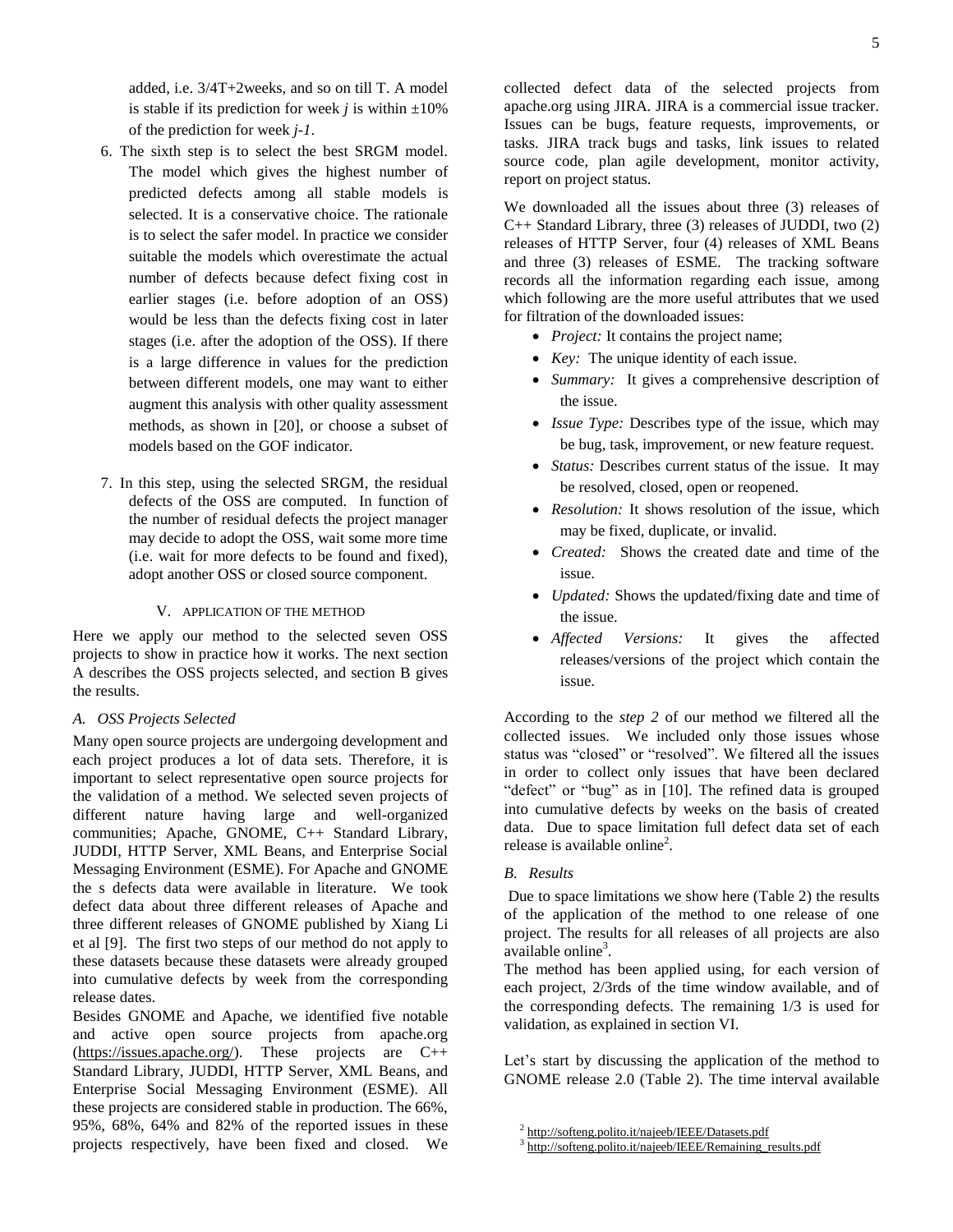<span id="page-5-1"></span> **Table 2: Model fitting for stability check, release 2.0 of GNOME project**

| Weeks<br>Actual<br>Defects<br>after |    | Musa         |        | Inflection |                | Goel  |        | Delayed |        | Logistic |        | Yamada |        | Gompertz    |        | Generalized |        |
|-------------------------------------|----|--------------|--------|------------|----------------|-------|--------|---------|--------|----------|--------|--------|--------|-------------|--------|-------------|--------|
| release                             |    | Pred.        | $R^2$  | Pred.      | $\mathbf{D}^2$ | Pred. | $R^2$  | Pred.   | $R^2$  | Pred.    | $R^2$  | Pred.  | $R^2$  | Pred.       | $R^2$  | Pred.       | $R^2$  |
| 12                                  | 58 | 945          | 0.9806 | 66         | 0.9859         | 926   | 0.9806 | 68      | 0.974  | 59       | 0.9937 | 1743   | 0.9806 | 73          | 0.9889 | 105         | 0.9819 |
| 13                                  | 58 | 446 <b>D</b> | 0.9836 | 791D       | 0.9836         | 455D  | 0.9836 | 71S     | 0.9781 | 62S      | 0.9937 | 883D   | 0.9836 | 74          | 0.9909 | 100         | 0.9852 |
| 14                                  | 66 |              |        |            |                |       |        | 78      | 0.9764 | 69       | 0.9879 |        |        | 84 <b>D</b> | 0.9891 | 202D        | 0.9866 |
| 15                                  | 70 |              |        |            |                |       |        | -86     | 0.9747 | 78       | 0.9844 |        |        |             |        |             |        |
| 16                                  | 74 |              |        |            |                |       |        | 90      | 0.9772 | 83       | 0.986  |        |        |             |        |             |        |

is 24 weeks. As said we use 2/3 of this time frame for model selection, or 16 weeks. Of these, we use the last 1 /4 for model stability check, or weeks 12 to 16. [Table 2](#page-5-1) contains a row for each week, from 12 to 16. For each week the table shows, in the columns, from left to right: the number of actual cumulative defects found in that week, and, for each of the eight SRGMs, the number of total defects predicted, and the  $\overline{R}^2$  value.

Each of the eight models is fitted each week. When a model fails the stability check it is rejected (this is indicated by letter 'R'). The week a model stabilizes is indicated by an 'S'. If a model becomes unstable after being stable, this is indicated by a 'D'. The model selected by the method is underlined.

In [Table 2](#page-5-1) GOF values of all the models show that all the models perform very well in terms of fitting and pass the rejection criteria but their predictions are different. Musa, Inflection, Goel, and Yamada destabilize at week 13 whereas Gompertz and Generalized destabilize at week 14. All these models overestimate by a very large amount.

From [Table 2](#page-5-1) it is also clear that the Delayed S-shaped and Logistic models stabilize first at week 13 and remain stable up to week 16 (i.e. throughout the whole stability check window). The Delayed S-Shaped and Logistic models predict the number of defects at week 16 as 90 and 83

respectively. Since the Delayed S-shaped model predicts more residual defects than Logistic, it is selected.

#### VI. VALIDATION

<span id="page-5-0"></span>We apply our method to 2/3 of each release interval defect data to select the best model. The remaining defect data of each release are used for validation. The choice of 2/3 release interval for the estimation of model parameters was motivated by Wood's suggestion that the model parameters do not become stable until about 60% of the way through the test [19].

As a measure to validate the prediction capability of a model we use the PRE (Prediction Relative Error) indicator.

$$
PRE = \frac{Predicted - Actual number of defects}{Predicted}
$$

Where *Predicted* is the total number of defects predicted by a model, as fitted at 2/3 of the time interval available, and *Actual number of defects* is the number of defects at the end of the time interval.

For each release and each project we compute PRE for each model, and rank the models accordingly. The model with

| Project      | <b>Release</b> | PRE of the model |         |         |         |         |         |         | <b>Best model on PRE</b> | <b>Best</b><br>model<br>selected<br>by |                                      |  |  |  |  |
|--------------|----------------|------------------|---------|---------|---------|---------|---------|---------|--------------------------|----------------------------------------|--------------------------------------|--|--|--|--|
|              |                | Musa             | Inf.    | Goel    | Delay.  | Log.    | Yama.   | Gomp.   | Gener.                   |                                        | proposed method                      |  |  |  |  |
| <b>GNOME</b> | V2.0           | 0.19             | 0.08    | 0.18    | 0.01    | $-0.02$ | 0.18    | 0.05    | $-0.85$                  | Delayed                                | Delayed                              |  |  |  |  |
|              | V2.2           | 0.09             | $-0.07$ | 0.00    | $-0.11$ | $-0.10$ | 0.00    | $-0.10$ | $-0.47$                  | Goel, Yamada                           | Goel                                 |  |  |  |  |
|              | V2.4           | 0.14             | 0.01    | 0.04    | $-0.03$ | $-0.02$ | 0.03    | $-0.01$ | $-0.28$                  | Inflection, Gompertz                   | Inflection                           |  |  |  |  |
| Apache       | 2.0.35         | 0.17             | 0.07    | 0.12    | $-0.01$ | $-0.01$ | 0.12    | 0.03    | $-0.53$                  | Delayed, Logistic                      | <b>Gompertz</b>                      |  |  |  |  |
|              | 2.0.36         | 0.18             | 0.03    | 0.09    | 0.01    | 0.01    | 0.09    | 0.01    | 0.01                     | Delay, Log, Gompertz, General.         | Generalized                          |  |  |  |  |
|              | 2.0.39         | 0.15             | 0.00    | 0.00    | $-0.02$ | $-0.02$ | 0.02    | $-0.01$ | 0.00                     | Inflection, Goel, General.             | Goel                                 |  |  |  |  |
| $C++$        | 4.1.3          | $-0.22$          | $-0.25$ | $-0.39$ | $-0.52$ | $-0.45$ | $-0.34$ | $-0.41$ | $-0.31$                  | <b>Musa</b>                            | <b>Inflection</b>                    |  |  |  |  |
| Stand.       | 4.2.3          | $-0.01$          | $-0.05$ | $-0.12$ | $-0.20$ | $-0.07$ | $-0.09$ | $-0.03$ | 0.06                     | <b>Musa</b>                            | <b>Gompertz</b>                      |  |  |  |  |
| Lib          | 5.0.0          | $-0.28$          | $-0.16$ | $-0.66$ | $-0.98$ | $-0.92$ | $-0.16$ | $-0.83$ | $-0.16$                  | Inflection, Yamada, General.           | Yamada                               |  |  |  |  |
| <b>JUDDI</b> | 3.0            | 0.00             | 0.24    | 0.00    | 0.00    | 0.26    | 0.00    | 0.00    | 0.13                     | Musa, Goel, Delay, Yama, Gomp          | Delayed                              |  |  |  |  |
|              | 3.0.1          | $-0.02$          | $-0.32$ | $-0.10$ | $-0.02$ | $-0.05$ | $-0.10$ | $-0.27$ | $-0.29$                  | Musa, Delayed                          | Delayed                              |  |  |  |  |
|              | 3.0.4          | $-0.30$          | $-0.33$ | $-0.27$ | $-0.72$ | $-0.67$ | $-0.34$ | $-0.59$ | $-0.33$                  | Goel                                   | Goel                                 |  |  |  |  |
| <b>HTTP</b>  | 3.2.7          | 0.04             | $-0.10$ | 0.02    | $-0.18$ | $-0.16$ | $-0.05$ | $-0.11$ | $-0.05$                  | Goel                                   | Goel                                 |  |  |  |  |
| Server       | 3.2.10         | 0.23             | 0.22    | 0.23    | 0.01    | 0.01    | 0.23    | 0.13    | 0.23                     | Delayed, Logistic                      | Logistic                             |  |  |  |  |
| <b>XML</b>   | 2.0            | 0.17             | 0.02    | 0.17    | $-0.02$ | $-0.14$ | 0.17    | 0.01    | 0.07                     | Gompertz                               | Delayed & Gompertz                   |  |  |  |  |
| Beans        | 2.2            | $-0.04$          | 0.04    | $-0.04$ | $-0.29$ | 0.01    | $-0.03$ | 0.11    | $-0.02$                  | Logistic                               | Logistic                             |  |  |  |  |
|              | 2.3            | 0.00             | 0.05    | 0.00    | $-0.25$ | 0.00    | 0.00    | 0.01    | 0.00                     | Musa, Goel, Log, Yama, General.        | Logistic                             |  |  |  |  |
|              | 2.4            | 0.24             | $-0.12$ | 0.24    | 0.06    | $-0.16$ | 0.24    | 0.06    | $-0.11$                  | Delayed, Gompertz                      | Gompertz                             |  |  |  |  |
| <b>ESME</b>  | 1.1            | $-0.03$          | $-0.23$ | $-0.03$ | $-0.32$ | $-0.34$ | $-0.14$ | $-0.29$ | $-0.23$                  | Musa, Goel                             | Goel                                 |  |  |  |  |
|              | 1.2            | $-0.26$          | $-0.33$ | $-0.41$ | $-0.57$ | $-0.09$ | $-0.37$ | $-0.09$ | $-0.16$                  | Logistic, Gompertz                     | Gompertz                             |  |  |  |  |
|              | 1.3            | 0.18             | 0.07    | 0.07    | $-0.02$ | $-0.02$ | 0.08    | $-0.02$ | 0.07                     | Delayed, Logistic, Gompertz            | <b>Inflection, Goel, Generalized</b> |  |  |  |  |

<span id="page-5-2"></span>**Table 3: Best predictor model selected by our method Vs best predictor selected on prediction PRE**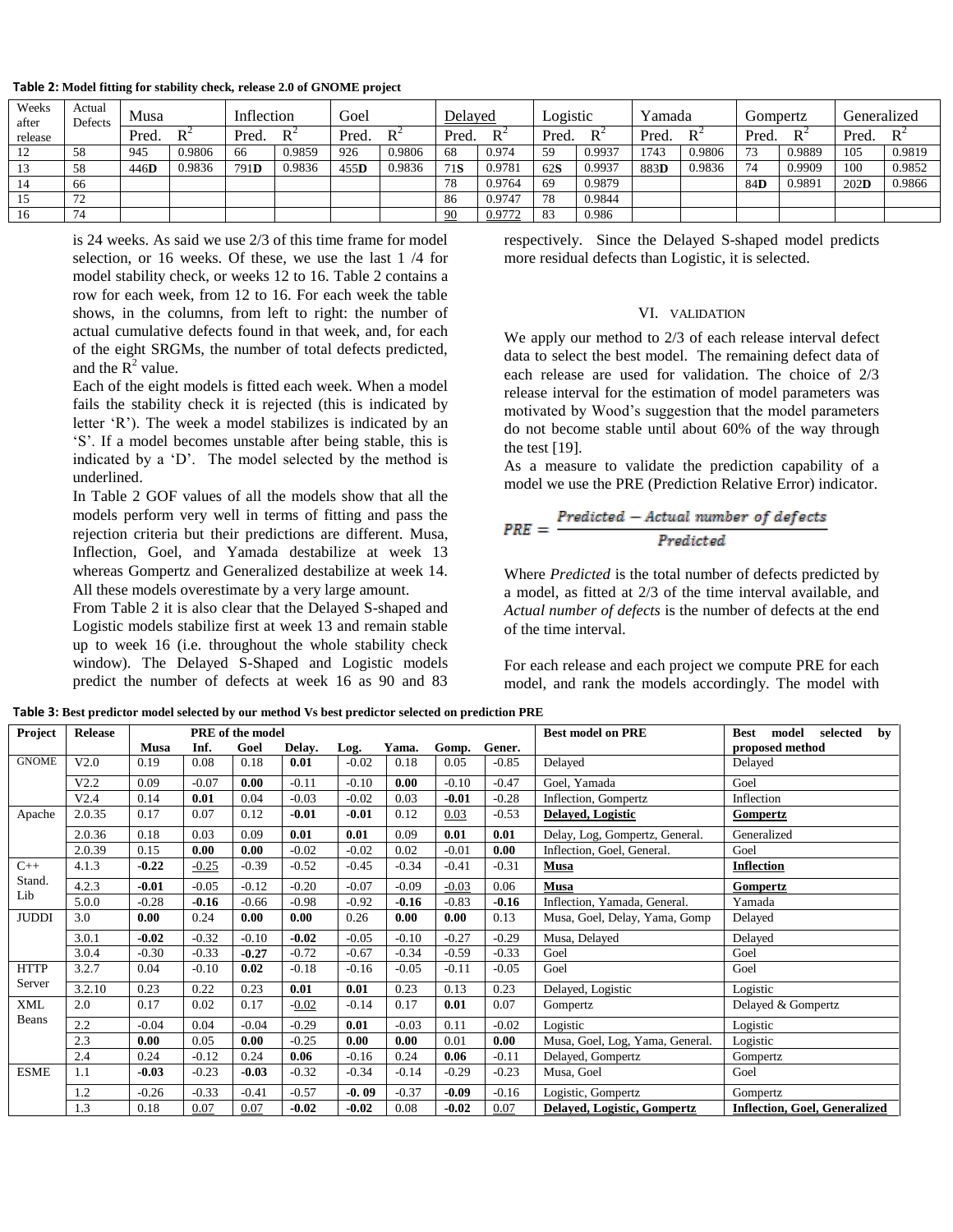minimum PRE is considered the best predictor model for that release.

[Table 3](#page-5-2) shows the validation results: for each project and each release the best model on PRE and the best model according to the method. We observe that 17 out of 21 times, the model selected by the method corresponds to the best model. In the remaining four cases the best model has a negative PRE, and for this reason was rejected by the method. However, in these four cases the model selected by the method is the one with the lowest positive PRE (the lowest negative for  $C_{++}$  4.2.3). This means that in these four cases the method selects the second best model.

## VII. THREATS TO VALIDITY

<span id="page-6-0"></span>The first construct threat comes from the issues data sets used. We use data sets produced by others, so we have no control on the quality of the issues collected and reported. Issues could be missing; others could have been misreported, either on time or on content. Overall we have tried to reduce this threat by selecting established Open Source projects and communities. Most of the datasets we used have also been used in other similar works.

 Still on construct validity, we have considered each release of a project as a separate project, independent of others. This choice is in line with [2, 10, 19, 20]. As a cross validation of this independence it should be noted that different versions of the same project are best fitted by different SRGMs.

The time span covered by the datasets of projects, and project versions, is quite different. We assume this is not critical, especially because we do not compare project versions, but we consider each project version independently.

We recognize one external threat to validity. We have evaluated our method on 21 projects. This is one of the largest datasets in literature but we cannot generalize the results to all projects. In particular the method could just be not applicable to a project because curve fitting, satisfaction of GOF or stability thresholds could fail. In these cases the thresholds can be changed.

#### VIII. DISCUSSION

<span id="page-6-1"></span>The results of the empirical validation show that the proposed method selects the best or second best model, in terms of better precision in the estimation of the residuals,, in all datasets. Beyond these promising results, some observations, derived both from the results and the application itself of the method, are worthy to be discussed. We begin our discussion from the observations derived from the results.

Firstly, no model is clearly superior to others. In fact, in the 21 data sets no model ranks as the best one in more than a few cases, and each of the eight models is the best one at least once. This is in line with the fact that also related work did not converge on the goodness of one reliability model, and further supports the need for a methodology which enables to select the best SRGM model for a given project.

project are each fitted by different models. This is in line with the assumption –common in the related literature - that releases should be considered as independent projects. A possible explanation is that only the history of defects and not any other project characteristic counts for the model selection. The factors that determine the history of defects, although investigated since decades, are not yet fully understood. The cause for high number of defects can reside in the product characteristics (measured with structural metrics like code complexity, coupling, etc.), or in the intrinsic difficulties of the domain, or in people's skill. Also processes and organization might indirectly have an effect on the external quality of a software product.

A few other considerations derive from the application of the method.

One of them is that most of the time models are rejected due to prediction instability instead of GOF value. This could be explained by the fact that not enough defect data is available. The method overcomes this obstacle with the wide number of models available, however in a real scenario this could be a problem: further work could investigate what is the minimum amount of defect data needed for the selection of a SRGM. The second observation regards S-Shaped models: they outperform concave ones in 14 out of 21 cases, which also confirm the results of our previous studies [10]. S-Shaped models are better probably because initially the community of endusers and reviewers of the open source projects do not react promptly to a new release. This is modeled by the learning phase included in the S-Shaped models.

There is more than one model that fits the defect data after 5 weeks (in terms of the method, at least a model passes step 4 after 5 weeks). So 5 weeks could be the suggested as an initial rule of thumb for the delay from release before doing any analysis about reliability.

Finally, the method we propose sets some parameters: the GOF minimal threshold for fitting (0.95), the stability threshold (10%), the time frames (last 1/4 of defect data for fitting and stability check). These parameters were set using suggestions from the literature and seem to perform well. Sensitivity analysis on the threshold was out of the scope of our evaluation; however it could be source of inspiration for further work.

### IX. CONCLUSIONS

<span id="page-6-2"></span>The goal of this work was to support practitioners in characterizing the reliability (in terms of residual defects) of an OSS component or application, to help a project manager in deciding whether using the OSS or not in a project. To achieve the goal we proposed a pragmatic approach, which selects best model both on its fitting capability, and on the stability of its prediction over time. The model selected with our proposed method, among several alternative models predicts very precisely the residual defects of an OSS.

We believe that the key contribution of this work lies in the systematic approach (eight SRGM models have been